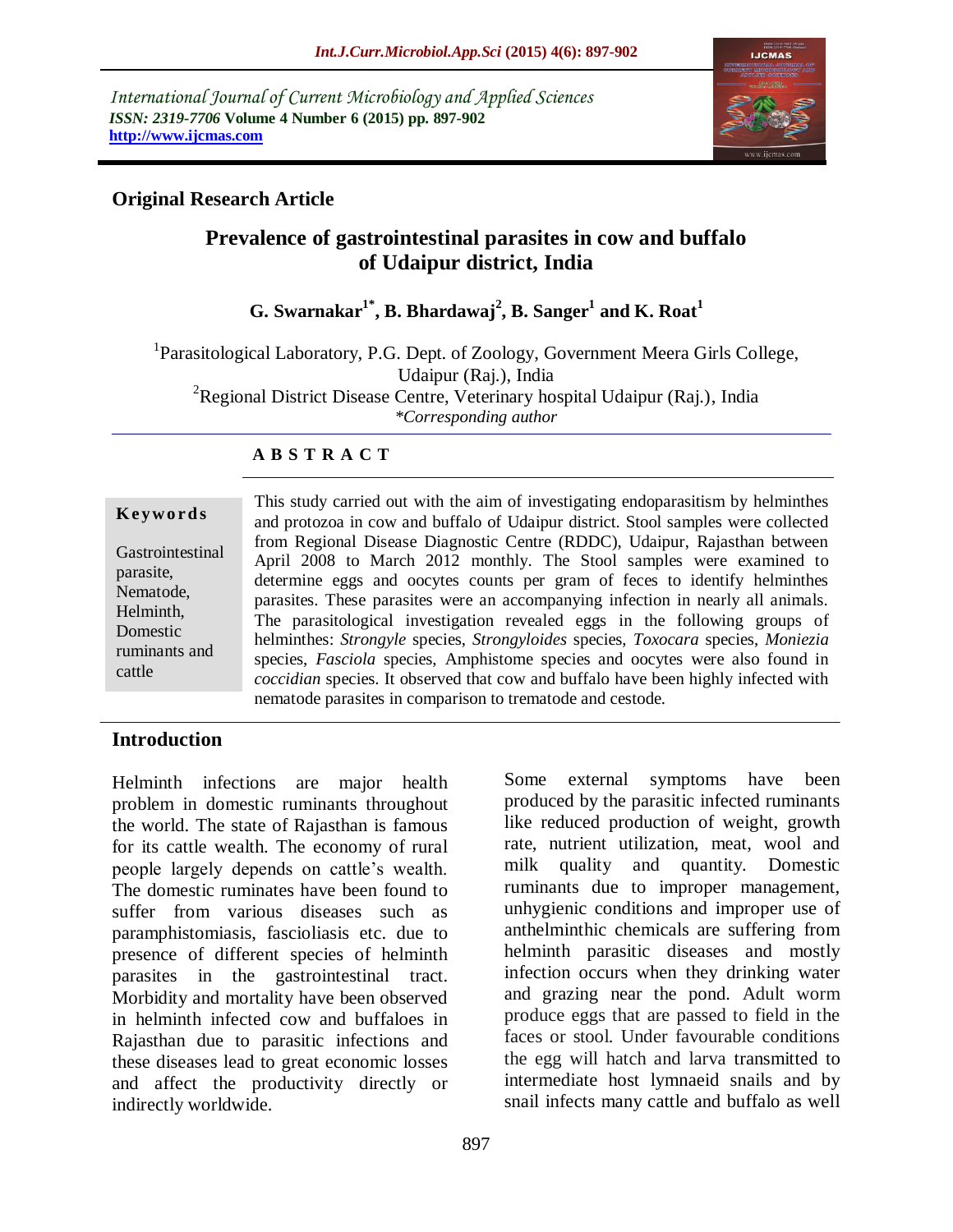as man (Pfukenyi *et al*., 2005 & 2006 ; Keyyu *et al.*, 2006; Kumsa & Wossene, 2006; Hammami *et al*., 2007; Biu *et al.*, 2009; Rafiullah *et al.*, 2011; Attindehou & Salifou, 2012; Getachew *et al.*, 2012; Akkari *et al.*, 2013; Garedaghi *et al.*, 2013; Hassan *et al*., 2013; Kuchai *et al*., 2012 & 2013; Laha *et al.*, 2013; Mir *et al.*, 2013 a & b; Pfukenyi & Mukaratirwa, 2013; Swarnakar & Kumawat, 2013; Owhoeli *et al*., 2014; Raza *et al*., 2014; Swarnakar *et al.*, 2014 and Swarnakar & Sanger, 2014).

Therefore, present investigation has been undertaken with the objective of assessing the occurrence of endoparasites of cow and buffalo in Udaipur region, Rajasthan, India.

#### **Materials and Methods**

#### **Study animals and sample collection**

Stool samples were collected from different villages of Udaipur, Rajasthan (from April, 2008 to March, 2012) for identification of helminthes and coccidia cyst. First of all collect the stool samples with a forceps. Then stool samples were transferred into labeled poly bags and packed. Take one gram stool sample of cow and buffalo was mixed with more salt solution  $(15 - 20$  ml.) in cylinder and Stir well with glass rod and eggs were collected on and examine under stereo microscope. Many data during the period of study were collected from RDDC, Udaipur, Rajasthan.

#### **Results and Discussion**

During the study 2025 stool samples were collected from cow and buffaloes of different villages of Udaipur in camps and cattle farmers were took from their animal's samples to veterinary hospital to evaluation from April 2008 to March 2012 (Table 1 and 2). In Nematoda, generally found four types

of eggs *i.e Strongyle* type, *Strongloides* type, *Trichuris* type and *Toxocara* type. Out of 2025 samples, 619 samples are positive in cattle and 98 faecal or stool samples in buffaloes infected with *Strongyle* species, 3 and 7 samples infected with *Strongloides* species respectively in cow and buffaloes, *Trichuris* species not found during the study and only 2 samples are positive for *Toxocara* species in buffaloes. Mostly *Fasciola* species and amphistomes species present in Trematoda, 43 cow samples and 47 buffaloes samples were found infected with *Fasciola* species Amphistomes were highly infected in  $\text{row}(105 \text{ samples})$ positive) and buffalo (119 samples positive) as compared to *Fasciola* species.

Table 1 shows that out of 2025 positive samples, 19 cow and 05 infected with oocysts of coccidia resting *Moniezia expansa* 10 in cow and 03 positive in buffalo and 3 samples (cow) and 4 samples (buffalo) were found *Moniezia benedeni* infected (Table 1). This result reveals those nematodes are more susceptible as compared to other gastrointestinal parasites in cow and buffalo.

The overall prevalence of gastrointestinal parasites in cow and buffalo presented in Table 2. In the present study the prevalence of Nematoda, *Strongyle* type eggs (35.41%), *Strongyloides* type eggs (0.49%), *Trichuris* species (0%), *Toxocara* species (0.099%) in cow and buffalo. *Fasciola* species (4.44%) and Amphistomes species (11.06%) prevalence were found in trematoda (Figs. 2-7). In Cestoda, prevalence of *Moniezia expansa* (0.64%) and *Moniezia benedeni* (0.35%) noticed in cow and buffalo. It is interesting to note that prevalence of Nematoda was higher infected with 35.41% in cow and buffalo compared to others gastrointestinal parasites (Fig1).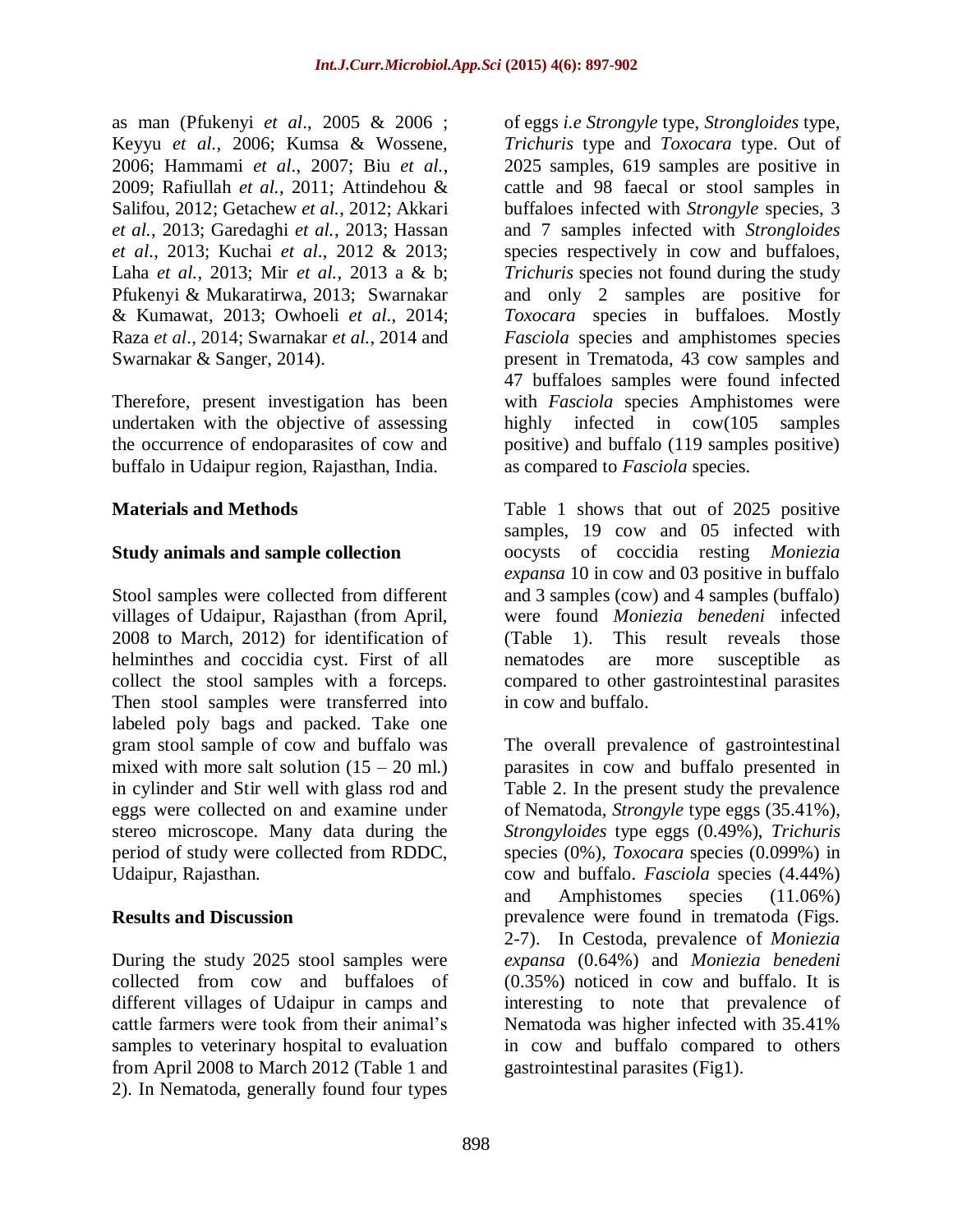|                       | <b>Nematode</b>             |                                    |                  |                 | <b>Trematode</b>    |                            | Coccidia         | <b>Cestode</b>      |                      |         |
|-----------------------|-----------------------------|------------------------------------|------------------|-----------------|---------------------|----------------------------|------------------|---------------------|----------------------|---------|
| <b>Species</b>        | <b>Strongyle</b><br>species | <b>Strongloi</b><br>des<br>species | <b>Trichuris</b> | <b>Toxocara</b> | Fasciola<br>species | Amphi<br>stomes<br>species |                  | Moniezia<br>expansa | Moniezia<br>benedeni | Year    |
|                       | 124                         | $\overline{0}$                     | $\theta$         | $\overline{0}$  | 06                  | 64                         | 04               | $\overline{0}$      | $\overline{0}$       | 2008-09 |
| Cov                   | 106                         | $\overline{0}$                     | $\theta$         | $\overline{0}$  | 27                  | 08                         | 04               | $\boldsymbol{0}$    | $\overline{0}$       | 2009-10 |
|                       | 160                         | 02                                 | $\theta$         | $\overline{0}$  | 01                  | 12                         | 02               | 01                  | 02                   | 2010-11 |
|                       | 229                         | 01                                 | $\overline{0}$   | $\overline{0}$  | 09                  | 21                         | 09               | 09                  | 01                   | 2011-12 |
| 101<br>$\overline{a}$ | 619                         | 03                                 | 00               | 00              | 43                  | 105                        | 19               | 10                  | 03                   | 2008-12 |
| <b>Buffalo</b>        | 19                          | $\boldsymbol{0}$                   | $\overline{0}$   | $\overline{0}$  | 05                  | 51                         | $\boldsymbol{0}$ | $\boldsymbol{0}$    | 01                   | 2008-09 |
|                       | 40                          | 02                                 | $\theta$         | 01              | 02                  | 15                         | 02               | $\overline{2}$      | 01                   | 2009-10 |
|                       | 09                          | 01                                 | $\theta$         | $\Omega$        | 32                  | 28                         | 02               | $\overline{0}$      | $\Omega$             | 2010-11 |
|                       | 30                          | 04                                 | $\mathbf{0}$     | 01              | 08                  | 23                         | 01               | 01                  | 02                   | 2011-12 |
| Tot<br>$\overline{a}$ | 98                          | 07                                 | 00               | 02              | 47                  | 119                        | 05               | 03                  | 04                   | 2008-12 |

**Table.1** Showing different type of gastrointestinal parasites collected from cow and buffalo between years April 2008 to March 2012

**Fig.1** Graphical representation of overall prevalence (%) of Gastrointestinal parasites between years April 2008 to March 2012



Helminths cause severe infection to domestic animals worldwide. Helminthiasis, in large part, is caused by nematode, cestode and trematode in domestic animals and found reduction in fertility, work capacity, involuntary culling, reduction in food intake, weight & milk production and higher mortality rate (Biu *et al*., 2009; Rafiullah *et al*., 2011; Getachew *et al*., 2012; Pfukenyi &

Mukaratirwa, 2013; Hassan *et al*., 2013; Mir *et al*., 2013 a & b; Raza *et al*., 2014 and Owhoeli *et al*., 2014). Present study shows similarity with other scientists that the infection of gastrointestinal parasites responsible for huge economical losses to farmers at large manner in all over the world (Aga *et al*., 2013 and Laha *et al*., 2013).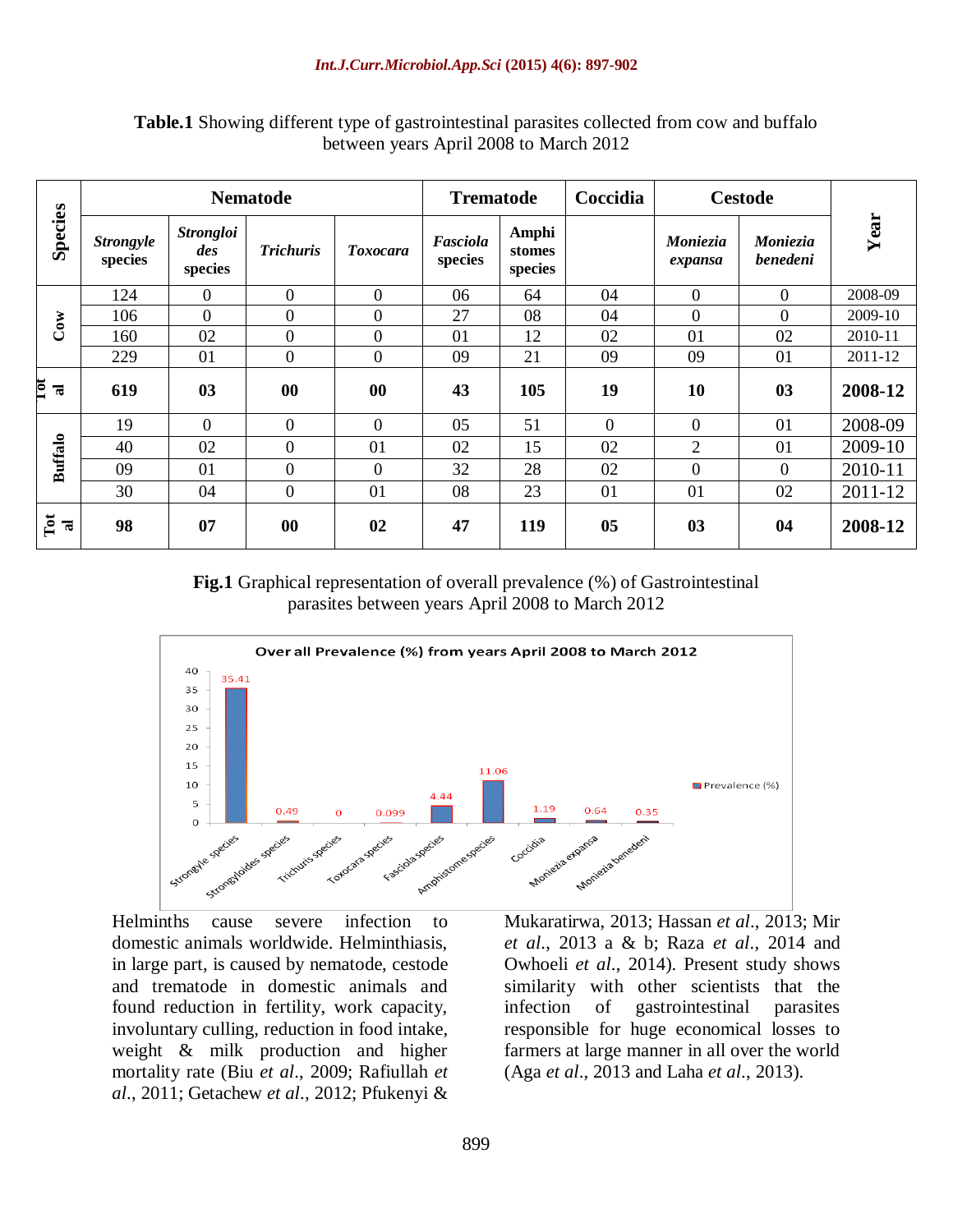| Sr. No. | <b>Gastrointestinal parasites</b> | <b>Total parasite found in</b><br><b>Cow and Buffalo</b> | Prevalence (%) |
|---------|-----------------------------------|----------------------------------------------------------|----------------|
| 1.      | <i>Strongyle</i> species          | 717                                                      | 35.41          |
| 2.      | Strongyloides species             | 10                                                       | 0.49           |
| 3.      | Trichuris species                 |                                                          |                |
| 4.      | Toxocara species                  | 02                                                       | 0.099          |
| 5.      | Fasciola species                  | 90                                                       | 4.44           |
| 6.      | Amphistome species                | 224                                                      | 11.06          |
| 7.      | Coccidia and others               | 24                                                       | 1.19           |
| 8.      | Moniezia expansa                  | 13                                                       | 0.64           |
| 9.      | Moniezia benedeni                 |                                                          | 0.35           |

Plate1: Various types of eggs of Gastrointestinal parasites showing below



Fig 2: Egg of Fasciola spp.<br>showing operculum.



Fig 4: Egg of Strongyle spp.



Fig 6: Egg of Strongyle spp. showing<br>developing worm.



Fig 3: Egg of Toxocara spp.



Fig 5: Egg of Strongyloides spp



Fig 7: Worm coming outside the<br>egg showing in fig. 6.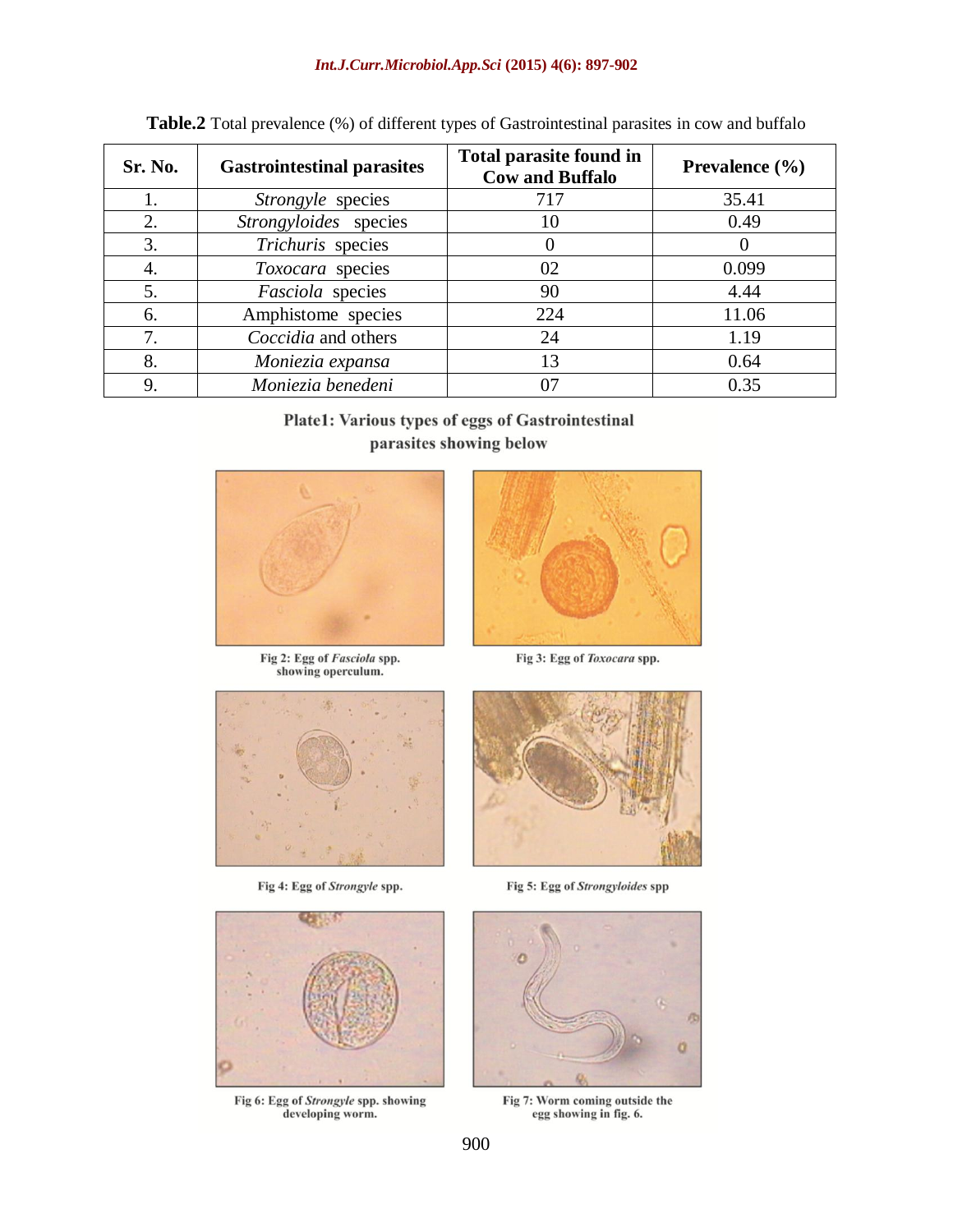Due to helminthiasis, cause severe anaemia, bloody diarrhea and death to many domestic animals (Kumsa & Wossene, 2006; Rafiullah *et al.*, 2011 and Kuchai *et al*., 2013). The main nematodes recovered from the present study were *Strongyle* species, *Strongyloides* species, *Toxocara* species and *Trichuris* species, on the other hand, reported high prevalence of amphistomes species commonly called as rumen flukes compared to *Fasciola* species in domestic animals (Pfukenyi *et al.*, 2006; Awraris *et al*., 2012; Kuchai *et al*., 2012; Kakar *et al*., 2013; Mashayekhi *et al*., 2013; Swarnakar and Kumawat, 2013; Swarnakar *et al*., 2014 and Swarnakar & Sanger, 2014). These findings also similar with Biu *et al*., (2009) observed that *Strongyle* species the most common parasite found in large no. in the domestic ruminants compared to other parasites. Oryan *et al*., (2012) examined that metacestodes are responsible for severe tissue damage, reduction in meat and milk production and considerable economic loss due to condemnation of the infected organs of herbivorous animals.

The only cestode observed in the ruminants was *Moniezia* species *i.e Moniezia expansa* and *Moniezia benedeni*. The occurrence of cestode species is very few compared to others gastrointestinal parasites (Keyyu *et al*., 2006 and Raza *et al*., 2014) and Attindehou & Salifou, (2012) observed that cestode infection was so high in Benin.

The prevalence of oocysts of coccidia species reported in the current study was higher in cow than buffalo. This study states that infection of oocysts of coccidia species is less to others parasites. Present study have agreements with Raza *et al.* (2014) revealed that protozoans infection lower than others gastrointestinal infection in domestic animals.

Present investigation revealed that nematode infection highly prevalent, followed by trematode, cestode and oocysts of coccidia species. Similar investigation have been reported in Maiduguri, Nigeria, Lafia Town and Environs, Nigeria and the Cholisthan desert, Pakistan (Biu *et al*., 2009; Hassan *et al*., 2013 and Raza *et al*., 2014).

### **References**

- Aga TS, Tolossa YH and Terefe G. 2013. Epidemiology of gastrointestinal nematodes of Horro sheep in Western Oromiya, Ethiopia. Journal of Veterinary Medicine and Animal Health. Vol. 5(10): 296-304.
- Akkari H, Gharbi M, Awadi S, Mohamed AD and Kumsa B. 2013. New sublinguiform vulvar flap of *Haemonchus* species in naturally infected domestic ruminants in Beja Abattoir, North Tunisia. Veterinarski Arhiv. 83 (3): 281-291.
- Attindehou S and Salifou S. 2012. Epidemiology of cestode infections in sheep and goats in Benin. Veterinary research . 5(3): 59-62.
- Awraris T, Bogale B and Chanie M. 2012. Occurrence of Gastro Intestinal Nematodes of Cattle in and Around Gondar Town, Amhara Regional State. Ethiopia Acta Parasitologica Globalis. 3 (2): 28-33.
- Biu A, Maimunatu A, Salamatu AF and Agbadu ET. 2009. A faecal survey of gastrointestinal parasites of ruminants on the University of Maiduguri Reasearch Farm. International Journal of Biomedinal and Health Sciences. Vol. 5(4): 175-179.
- Garedaghi Y, Hashemzadefarhang H and Esmaeli A. 2013. Study on the prevalence and Species Composition of Abomasal Nematodes in Small Ruminants Slaughtered at Behshahr Town, Iran. J Vet Adv. 3(2):55-59.
- Getachew H, Guadu T, Fentahun T and Chanie M. 2012. Small Ruminant Hydatidosis: Occurrence and Economic Importance in Addis Ababa Abattoir Global Veterinaria. 8 (2): 160-167.
- Hammami H, Hamed N and Ayadi A. 2007. Epidemiological studies on *Fasciola hepatica*  in Gafsa Oases ( south west of Tunisia). Parasite. 14(3): 261-264.
- Hassan DI, Mbap ST and Naibi SA. 2013. Prevalence of Worm Infection in Yankasa